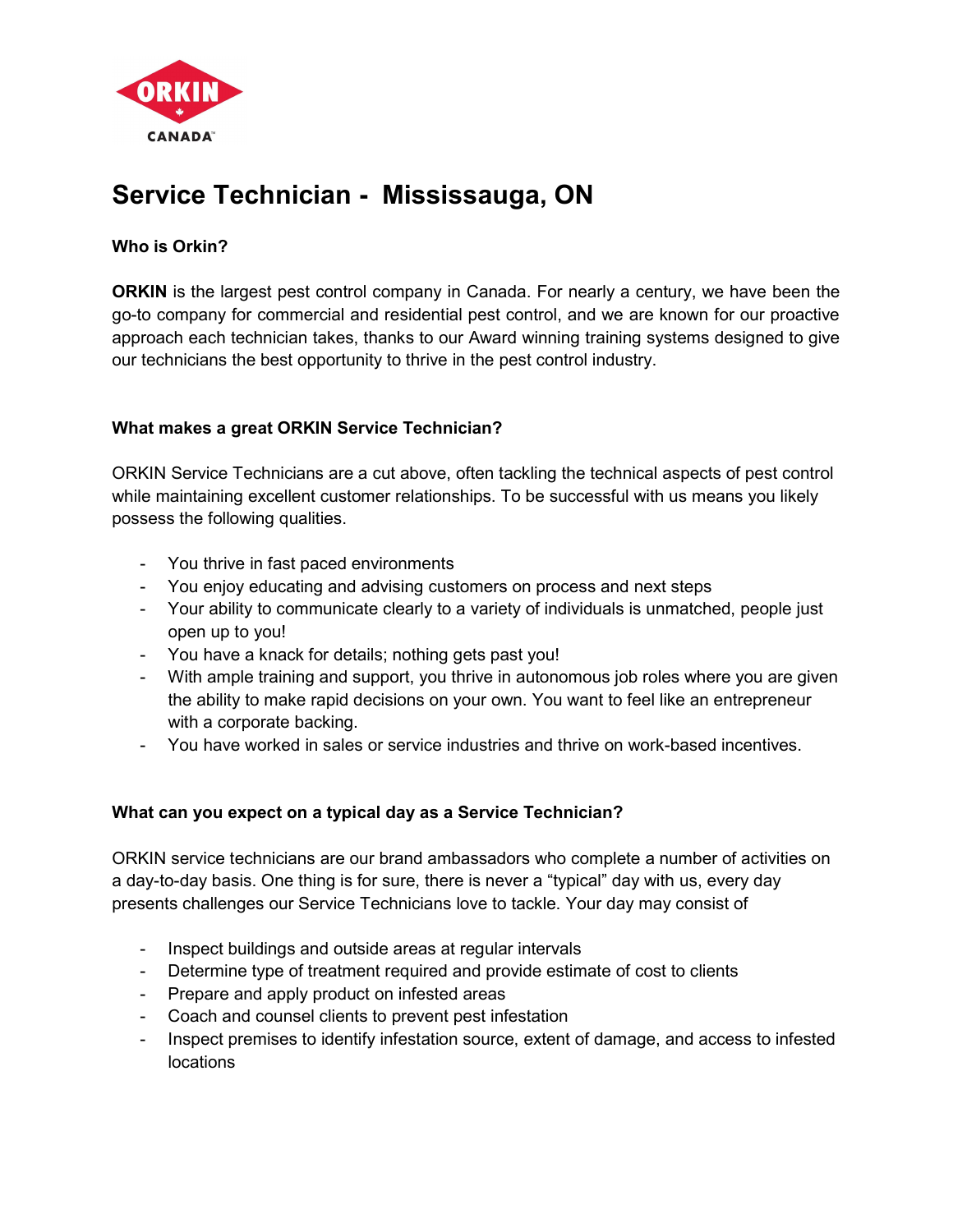

- Study preliminary reports and diagrams of infested area and determine treatment type required to eliminate and prevent recurrence of infestation
- Route growth through sales
- Perform other duties as required

## What do you need to qualify?

To be considered for the Service Technician role, we do have some requirements

- Clean Drivers Abstract
- Ability to utilize computers and smart device applications
- High school diploma
- Prior service and sales experience
- Prior experience in fast paced time sensitive environments
- COVID19 Vaccination

#### ORKIN Incentives, What's in it for YOU?

We hire the best and compensate our Service Technicians for achieving performance objectives

- Use of Company Vehicle, gas card, insurance, etc.
- Base + bonus Your earnings are based on your output
- Health, Dental, Vision, Life Insurance and dependent life insurance.
- Stock Purchasing Plan
- Pension Plan
- Company phone
- Dependent tuition reimbursement program
- Licensing bonus bonuses for obtaining additional licenses related to Pest Control Field
- Opportunities for advancement
- Award winning training
- Referral bonuses

And more!

#### How to apply:

Please send your resume to James Malcho (Branch Manager) at JMalcho@orkincanada.com